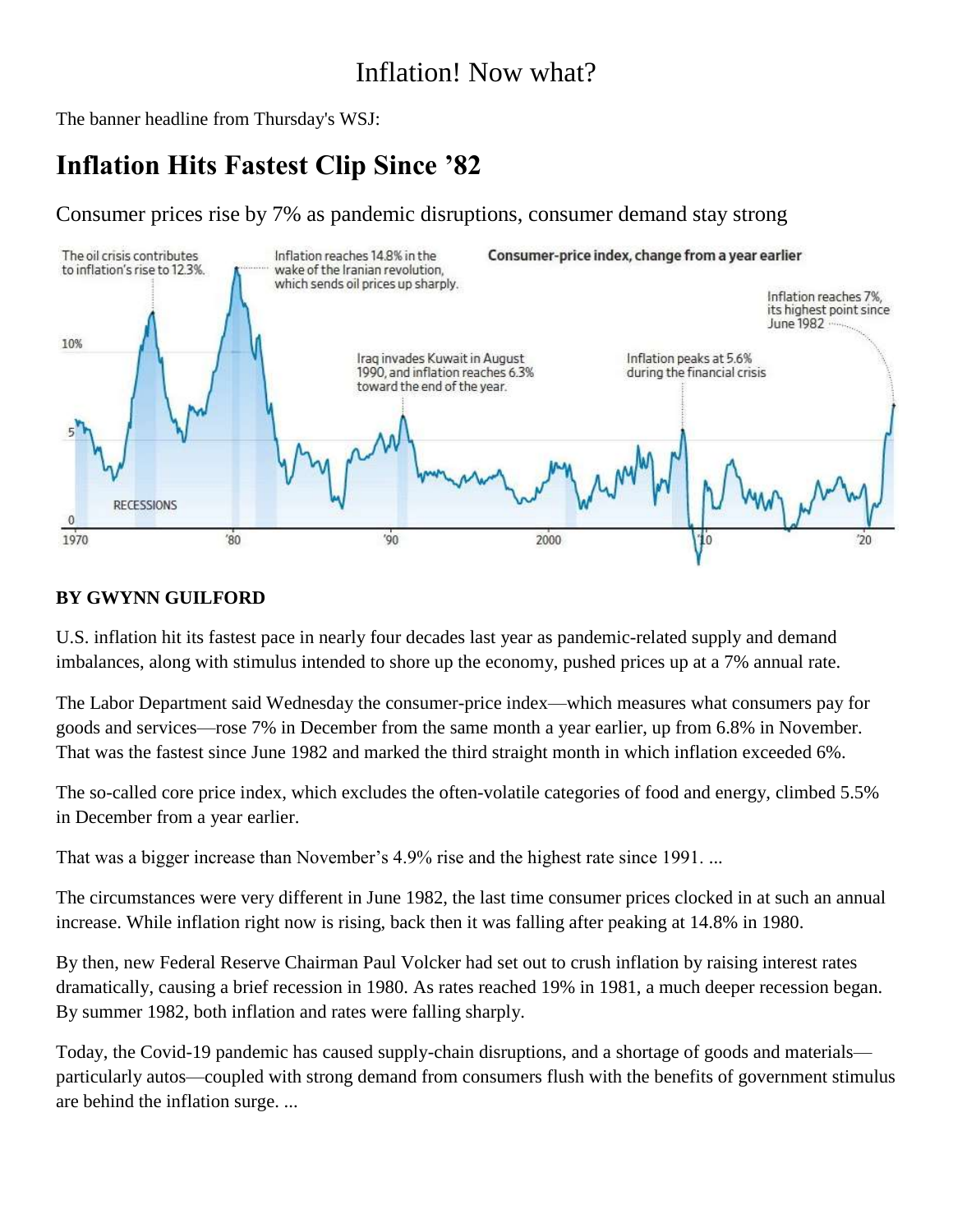While economists and the Federal Reserve expect inflation to ease this year, the Omicron variant of Covid-19 has renewed uncertainty about the economic outlook. ...

Fed Chairman Jerome Powell in congressional testimony Tuesday said he was optimistic supply-chain issues would ease this year. However, he noted that a smaller U.S. labor force "can be an issue going forward for inflation, probably more so than these supply-chain issues," Mr. Powell said. ...

The December employment report signaled continued tightening of the job market, with the unemployment rate dropping to 3.9% from 4.2% in November, the Labor Department said, giving workers additional leverage on pay.

While wages advanced last year at a faster pace than before the pandemic, they didn't increase enough to keep up with inflation, with average hourly wages rising 4.7% in December from a year earlier.

Wage increases are contributing increasingly to high inflation because they support higher spending, but also because they raise costs for businesses. In December, some 49% of small businesses said they planned to raise prices in the next three months, on net, according to the National Federation of Independent Business, a trade association.

Omicron's spread has worsened the labor shortage by driving up workplace absences. ...

While the Nasdaq's resulting 2.5% decline on Thursday has it again approaching correction territory, Software, for example, is already in a Bear Market. From Bespoke on Thursday:

High-growth Tech stocks continued to take a beating today with the Software group as proxied by the iShares

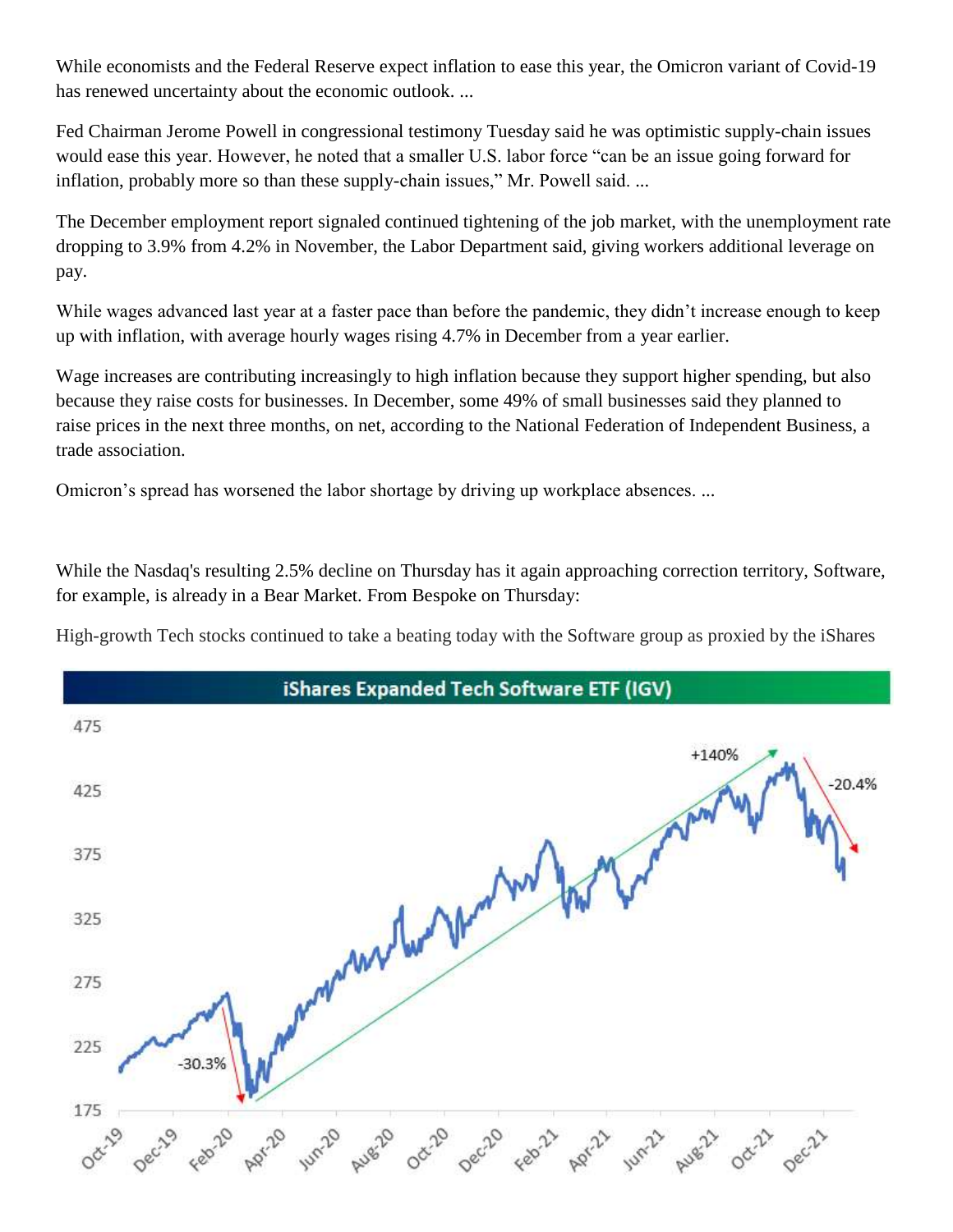Expanded Tech Software ETF (IGV) entering bear market territory. After a 30% decline during the COVID Crash, IGV rallied 140% to its recent peak. It's now in a 20.4% drawdown and back to levels it was trading at around a year ago.

With the Fed having made clear that it will be responding to the surge in inflation with at least three rate hikes beginning in March, value is now outperforming growth. From Tuesday's SentimenTrader:

### **Value has been surging relative to Growth**

One of the most vicious reversals of the new year has been the rotation out of Growth and into Value. After plunging to nearly a 20-year low late last year, the [ratio between Value and Growth factors has soared.](https://www.sentimentrader.com/blog/violent-rotations-into-value-usually-continue/) On Monday, it reached a 6-month high, surpassing its peak from October.

### Investors have been rotating into Value



While the odds favor the above trends continuing, it is important to note that market corrections in and of themselves are not predictive. From Thursday's MarketWatch: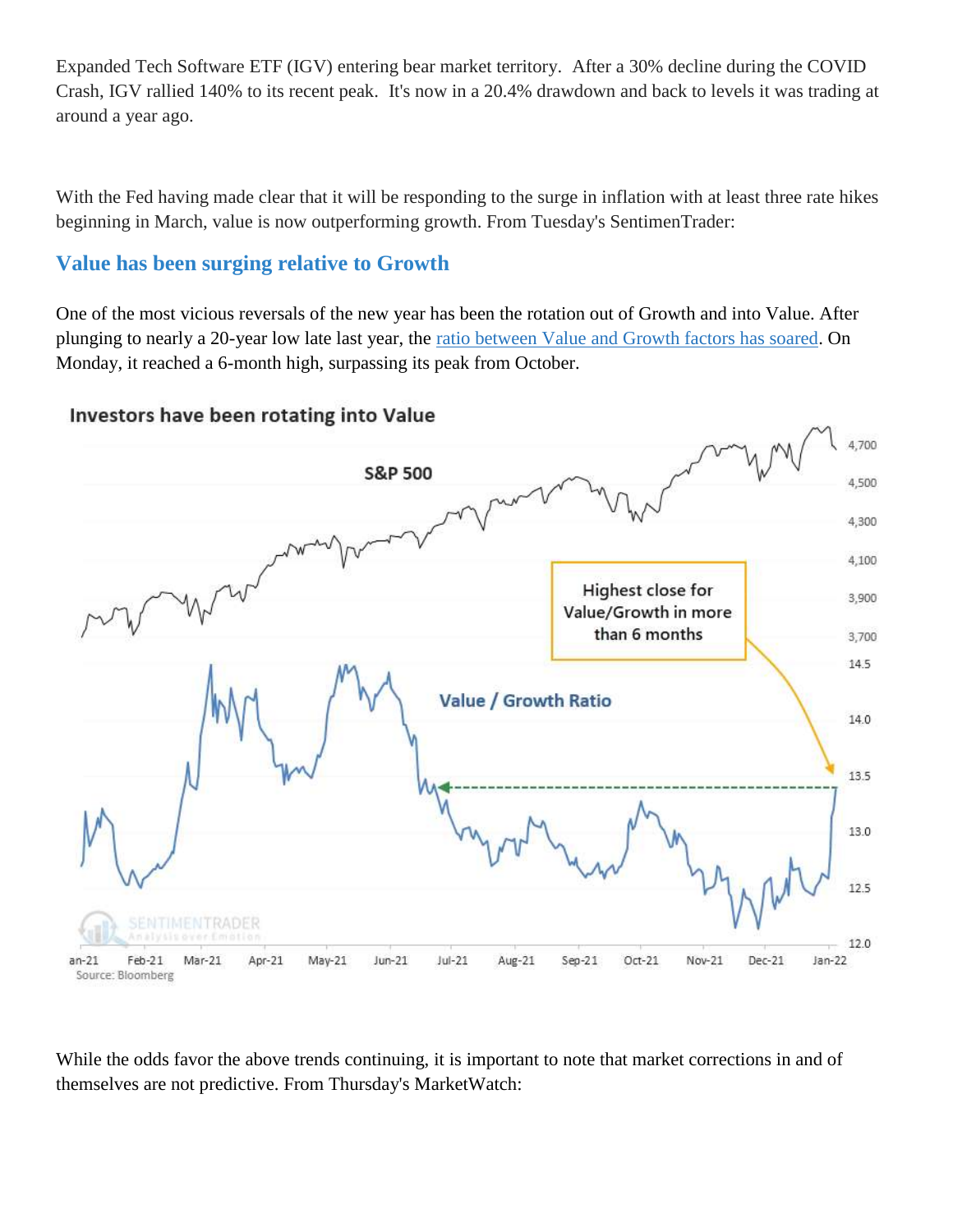# Opinion: Nasdaq near a 10% correction isn't the sell signal you probably think it is

By Mark [Hulbert](https://www.marketwatch.com/topics/journalists/mark-hulbert)

### **The odds that stocks will rise are no different after a 10% decline than they are before**

There's nothing magical about a stock index hitting the 10% decline that constitutes what Wall Street considers to be a correction. So we need to stop treating this 10% mark as meaningful. It isn't.

The odds that stocks will rise are no different after a 10% decline than they are before. This is important to keep in mind now that the Nasdaq Composite Index is losing ground quickly, down 2.5% on Jan. 13 alone and off 7.8% from its closing high on Nov. 19, 2021.

To show that this 10% correction threshold has no significance, I analyzed all occasions since 1928 in which the S&P 500 (or its predecessor index) dropped at least 10% from a prior high. In some of these cases, the market continued to decline and entered into bear-market territory by dropping at least 20% from a market high. In other cases, the market almost immediately turned around and rose again.

A meaningless line in the sand

### S&P 500 since 1928 Following days when stock market first breached 10% decline threshold Following all other days . . . . 7 .... 6 . . . . . 5 . . . . . 4 . . . . 3 . . . . . 2 ta kama a .... 1  $-0$ Subsequent month Subsequent quarter Subsequent six months Subsequent year The S&P 500's average gain over...

Source: Hulbert Ratings

To calculate the market's overall odds across all such occasions, I focused on the exact days on which the S&P 500 first breached the 10% threshold. On such days there would have been no way of knowing whether the market's decline was almost over or the start of something far worse. The chart above reports the S&P 500's average gain in the weeks and months following these particular days.